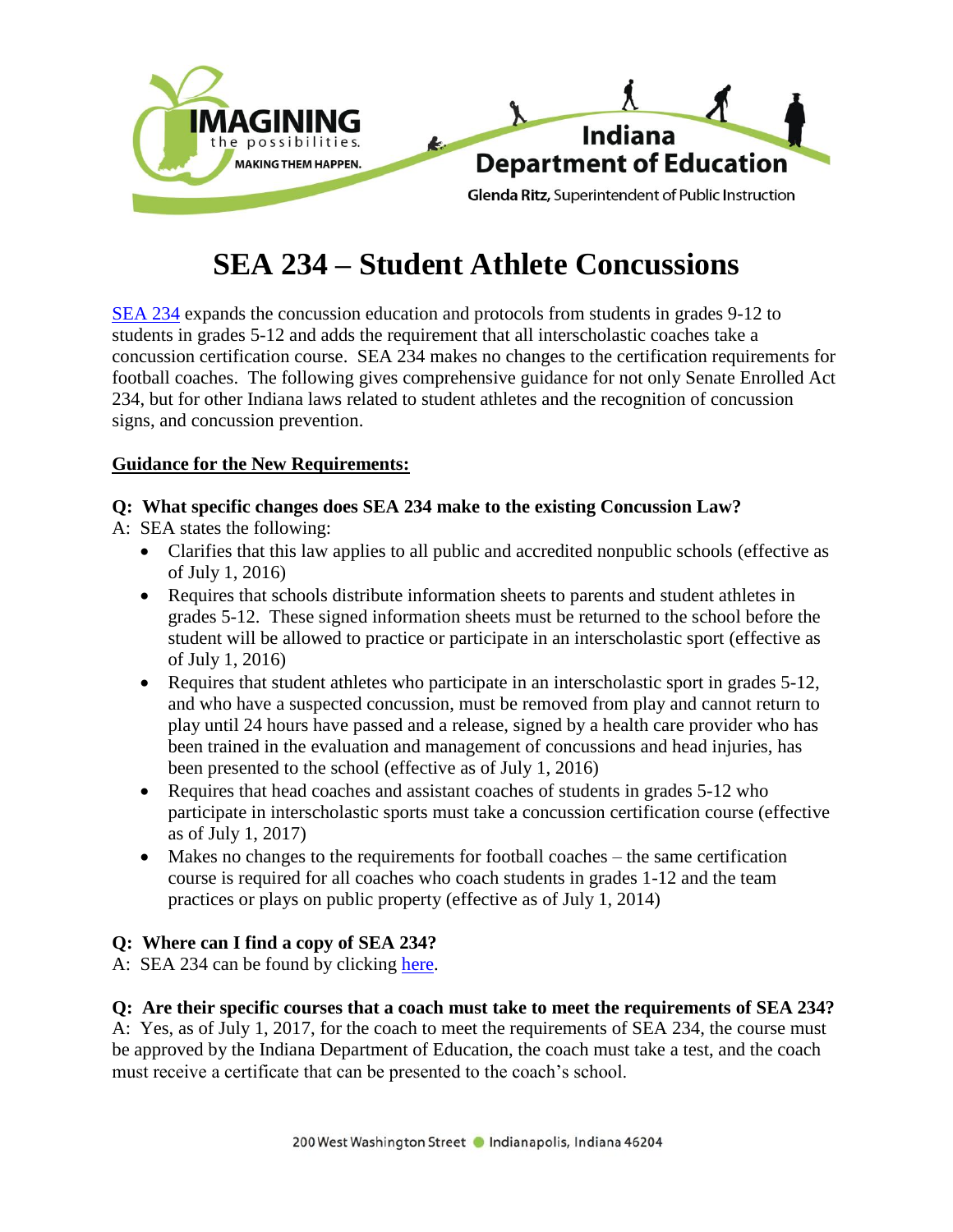## **Q: How often does a coach need to be certified?**

A: Coaches need to be certified every two years or when notified that new information is available and required for certification.

### **Q: Where can a coach find a list of the approved courses for coaches?**

A: A list of courses will be made available and posted on the Indiana Department of Education website at [http://www.doe.in.gov/student-services/health.](http://www.doe.in.gov/student-services/health)

## **Q: Where can I find a copy of the current Concussion Law?**

A: The law (enacted July 1, 2012) is titled "Student Athletes: Concussions and Head Injuries". It is listed under Indiana Code as IC 20-34-7 and can be found at the following site: [http://www.doe.in.gov/student-services/health.](http://www.doe.in.gov/student-services/health)

#### **Q: Are there sample forms that schools could use regarding the implementation of this law?**

A: Yes, sample forms can be found on the Indiana Department of Education website at [http://www.doe.in.gov/student-services/health.](http://www.doe.in.gov/student-services/health) Schools are not required to use these forms. If a school has their own forms that meet the requirements of the law, they may continue to use their own forms.

## **Q: Does this law, in regards to the educational materials and the return to play requirements, apply to all students?**

A: No, this law does not apply to all students. The law only applies to students that are in grades 5-12 who participate in an interscholastic sport.

#### **Q: What is the definition of an interscholastic sport?**

A: An interscholastic sport is defined as one that is sanctioned by the Indiana High School Athletic Association (IHSAA). These include the following for boys: baseball, basketball, cross country, football, golf, soccer, swimming, tennis, track and wrestling; and for girls: basketball, cross country, golf, gymnastics, soccer, softball, swimming, tennis, track, and volleyball.

## **Q: Is cheerleading considered an interscholastic or intramural sport?**

A: In regards to SEA 234, cheerleading can be classified as both an interscholastic and an intramural sport. If the cheerleading squad cheers for a team that is defined as an interscholastic sport in the answer above, then those students on that particular squad would be included under this law if they are enrolled in grades 5-12.

## **Q: Are intramural sports, club sports and intramural cheerleading required to follow the requirements in SEA 234?**

A: No, SEA 234 only applies to student athletes who participate in interscholastic sports. That being said, if, as part of a head coach's or assistant coach's coaching certification requirements, compliance with Indiana's laws related to training for concussion awareness and prevention is required, then intramural coaches will need to participate in the same training required of coaches coaching in interscholastic sports.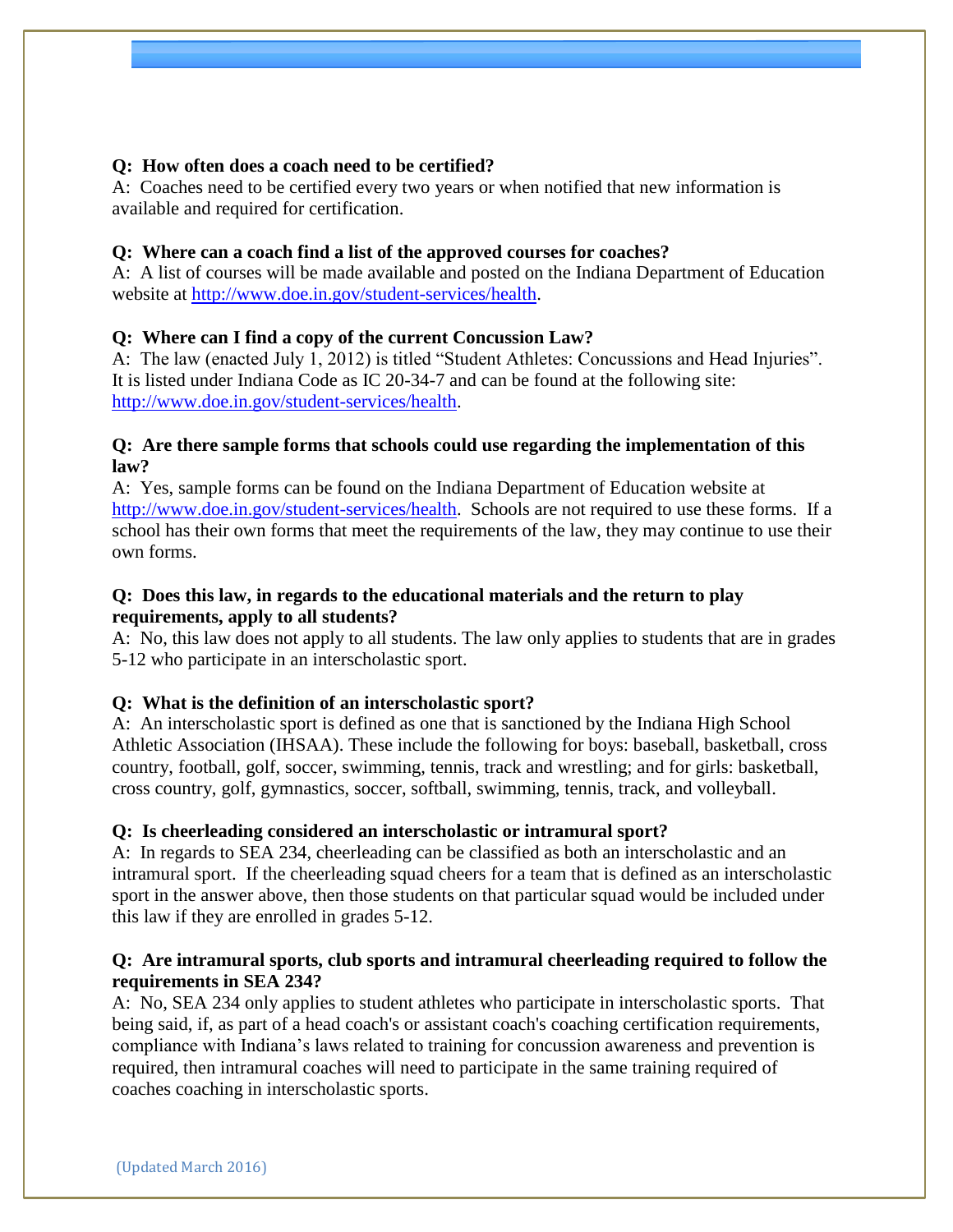# **Q: If schools with intramural sports, club sports or intramural cheerleading follow all of the requirements of SEA 234, are they able to claim the liability protection offered in this law?**

A: Yes, any school who follows the requirements of SEA 234 will have the same immunity protection as interscholastic sports.

### **Q: What about other students who do not fall under the legal definitions of this law***?*

A: For a student, of any age or sport, the recommendation would be for the adults in charge to take concussions and head injuries seriously. If a concussion or head injury is suspected for any student, the recommendation would be to remove the student from play, notify the student's parents and recommend that the student be evaluated by a licensed health care provider trained in the evaluation and management of concussions and head injuries before allowing the student to return to practice or game play.

#### **Q: When can a student athlete return to play?**

A: The law mandates that a student athlete, who plays an interscholastic sport in grades 5-12, who is suspected of having a concussion, must sit out for at least 24 hours, even with a signed released by a licensed health care provider. A licensed health care provider, if available, can do an initial sideline evaluation of a student athlete and may return the athlete to practice or a game if no concussion is suspected. However, if during this initial assessment a concussion is suspected, the student athlete must be removed from play for at least 24 hours, must be evaluated by a licensed health care provider trained in the evaluation and management of concussions and head injuries, and must receive a written clearance before returning to play or practice.

#### **Q: When should a student athlete be pulled from play?**

A: If a student athlete has had a bump, blow or jolt to the head or body, the student may be assessed by an athletic trainer or a licensed health care provider, if available. The athletic trainer or health care provider can make a first assessment of the student athlete at the time of injury. If the student exhibits any of the danger signs associated with a concussion, the student athlete should receive immediate medical attention.

If during this initial assessment, the student athlete does not exhibit any of the danger signs associated with a concussion, but does exhibit any (even one) of the signs or symptoms of a concussion, a concussion should be suspected. At that time, the student athlete should be removed from play, the athlete's parents should be notified, the athlete should not return to play for a minimum of 24 hours. Before returning to practice or play, the athlete must be evaluated by a licensed health care provider trained in the evaluation and management of concussions and head injuries, and a written clearance (such as the "Concussion Evaluation and Release to Play Form for Licensed Health Care Providers") must be completed.

#### **Q: What training is necessary for a licensed health care provider?**

A: The law states that the student athlete release to return to play form should be signed by a "licensed health care provider trained in the evaluation and management of concussions and head injuries". There is no definition in the law of what constitutes a "trained" provider. Thus, it will be up to the individual health care provider to determine if he/she feels qualified or if he/she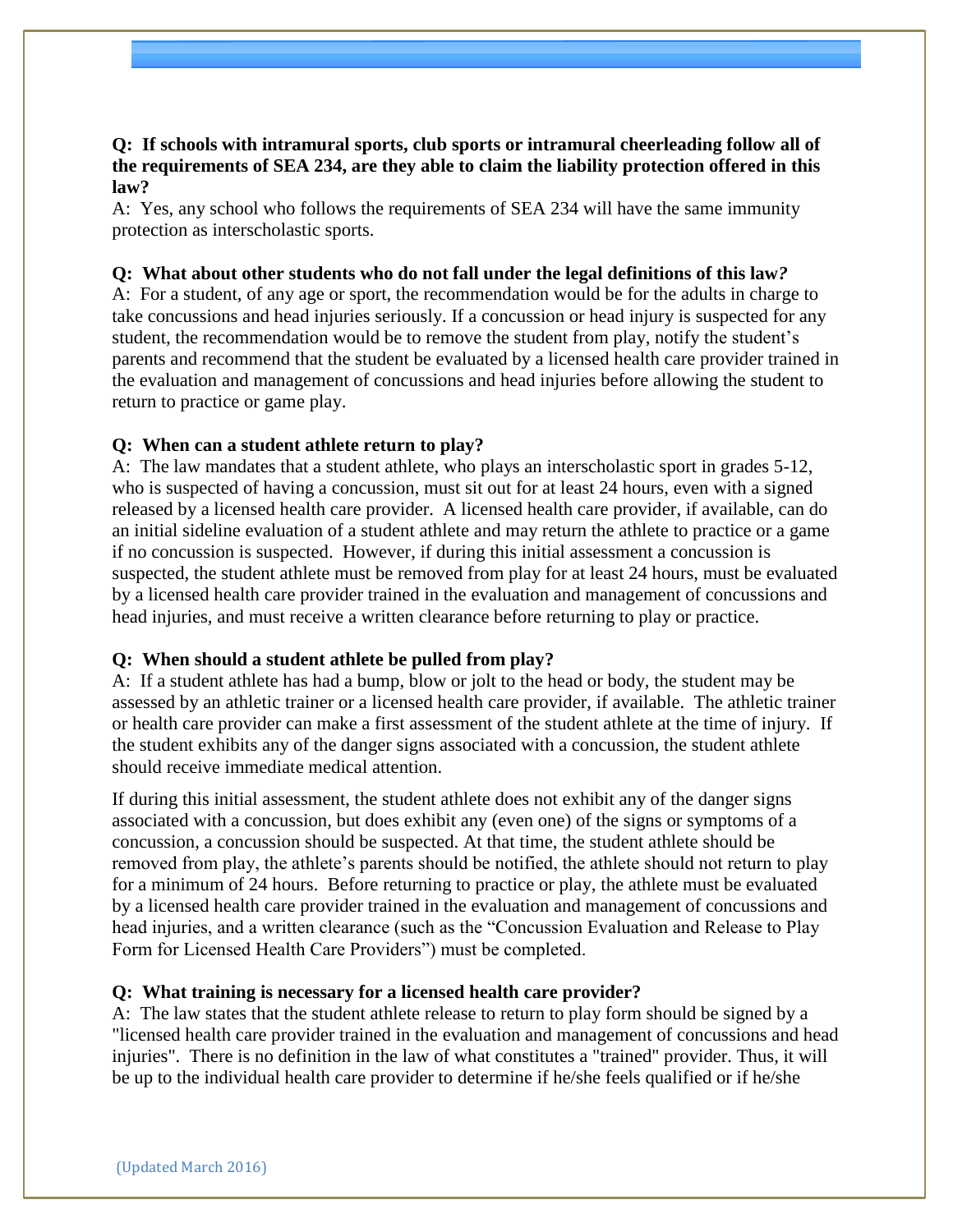would rather refer the student to a specialist. Additionally, a parent could request a specialist or a second opinion if they felt this was needed.

# **Q: Does a student athlete have to lose consciousness for a concussion to be suspected?**

A: No, if a student athlete exhibits any of the signs or symptoms listed on the fact sheet, even if it is just one of the symptoms, he/she should be suspected of having a concussion.

## **Q: What should be done if a student athlete does lose consciousness, even for a brief time, after a blow to the head or body?**

A: Losing consciousness is one of the danger signs when a concussion is suspected. A student athlete should receive immediate medical attention if after a bump, blow or jolt to the head or body he/she exhibits any of the danger signs listed on the fact sheet.

# **Q: Is neurocognitive testing required as a baseline for student athletes?**

A: No, neurocognitive testing is not required by law. However, many health care providers trained in the evaluation and management of concussions and head injuries recommend that student athletes have this baseline testing at least once before participating in an organized athletic sport.

# **Guidance for Football Coaches:**

# **Q: What is the requirement for football coaches?**

A: All football coaches (head coaches and assistant football coaches) who coach children under the age of 20, who coach children in grades 1 through 12, and who utilize public property (parks, schools, public fields) for practice or games must take a certification course that has been approved by the Indiana Department of Education.

# **Q: Does this law apply to all volunteer coaches?**

A: The law does not specifically address paid coaches versus volunteer coaches. However, the Indiana Department of Education Concussion Advisory Board recommends that all volunteer football coaches participate in this training as well.

# **Q: Does this football certification course apply to coaches who practice and play only on private property?**

A: No, IC 20-34-7 only applies to football coaches whose teams practice or play on public property. However, if a private football team plays any of its games or practices on public fields during the season, then the football coaches would fall under this law and would need to be certified.

# **Q: Where can I find a football certification course that meets the requirements of IC 20- 34-7?**

A: A list of courses that have been approved by the Indiana Department of Education as meeting the requirements of this law can be found at the following website: [http://www.doe.in.gov/student-services/health.](http://www.doe.in.gov/student-services/health)